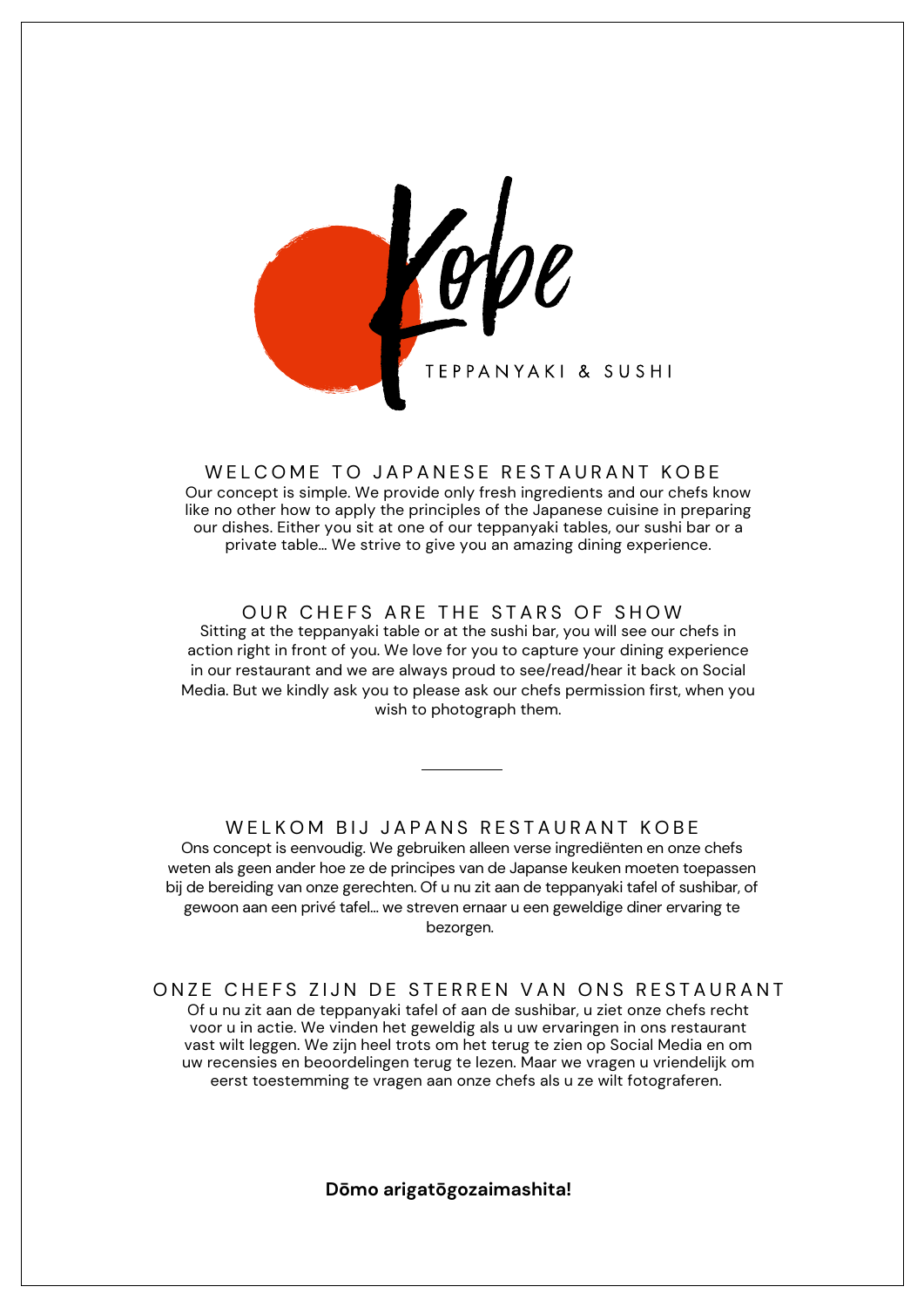# **TEPPANYAKI MENU**

## $S$  O R A  $\in$  47.50

4 courses

Namban Fried fish marinated in a Namban sauce Gebakken vis gemarineerd in een namban saus

Japanese soup Japanse soep

Tenderloin steak or shrimp Ossehaas of garnalen

Japanese ice cream Japans ijs

5 courses TORI €55.00

Namban Fried fish marinated in a Namban sauce Gebakken vis gemarineerd in een namban saus

Japanese soup Japanse soep

Chicken thigh Malse kip

Tenderloin steak or shrimp Ossehaas of garnalen

Japanese ice cream Japans ijs

### 5 courses  $N AMI \text{ } \in 59,00$

Namban Fried fish marinated in a Namban sauce Gebakken vis gemarineerd in een namban saus

Japanese soup Japanse soep

Catch of the Day Vis van het seizoen

Tenderloin steak or shrimp Ossehaas of garnalen

Japanese ice cream Japans ijs

#### 6 courses  $KOBE \in 74.00$

Three kind of appetizers Drieluikje

Japanese soup Japanse soep

Assorted Tempura Verschillende soorten tempura

Catch of the Day Vis van het seizoen

Tenderloin steak or shrimps Ossehaas of garnalen

Dessert of the day Dessert van de dag

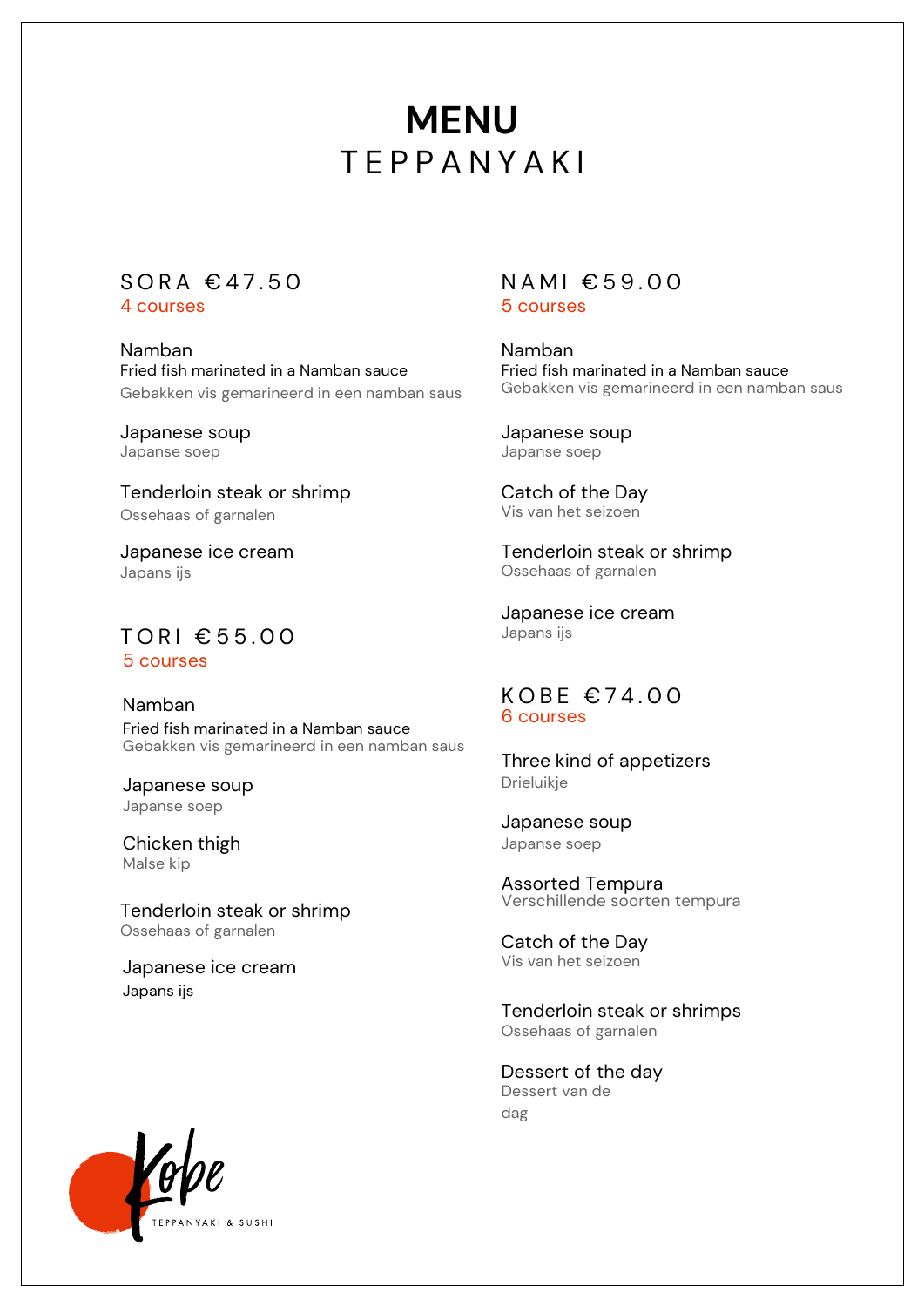# **MENU** T E P P A N Y A K I

# 6 courses

Three kind of appetizers Drieluikje

Japanese soup Japanse soep

Assorted Tempura Verschillende soorten tempura

Grilled Scallops Gegrilde St. Jakobsschelpen

Tenderloin steak or shrimps Ossehaas of garnalen

Dessert of the day Dessert van de dag

#### KAZE €80.00 6 courses

Three kind of appetizers Drieluikje

Japanese soup Japanse soep

Assorted Tempura Verschillende soorten tempura

1/2 Lobster Halve kreeft

Tenderloin steak or shrimps Ossehaas of garnalen

Dessert of the day Dessert van de dag

#### 7 courses UMI $\epsilon$ 76.00 TSUKI $\epsilon$ 95.00

Three kind of appetizers Drieluikje

Japanese soup Japanse soep

Assorted Tempura Verschillende soorten tempura

Chicken thigh or Catch of the Day Malse kip of vis van het seizoen

1/2 Lobster Halve kreeft

Tenderloin steak or shrimps Ossehaas of garnalen

Dessert of the day Dessert van de dag

### **INCLUDED IN THE MENU**

Fried rice, seasonal vegetables, teppanyaki seasoning and green salad. Gebakken rijst, seizoensgroente, teppanyaki sauzen en groene salade.

### **OPTIONAL**

Additional Tenderloin steak 100G + €18.00 Extra ossehaas 100gr

Main dish changed to  $1/2$  lobster +  $\epsilon$ 7.50 Hoofdgerecht vervangen door 1/2 kreeft

Main dish changed to WAGYU +  $€34.50$ Hoofdgerecht vervangen door WAGYU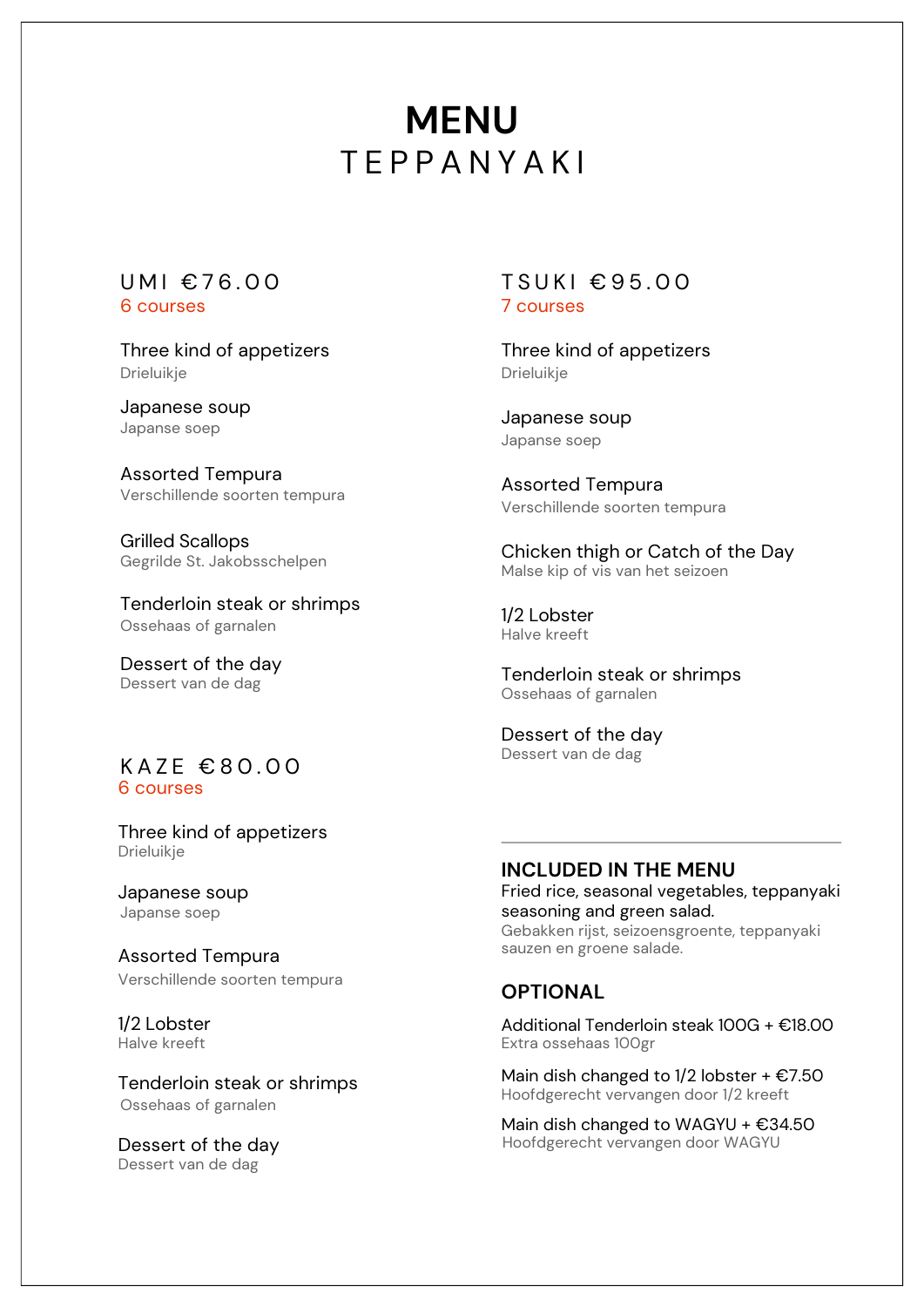# **MENU TEPPANYAKI**

#### 5 courses  $VEGETARIAN \text{ } \in 42.00$  KIDS  $\in 32.50$

Vegetarian appetizer Vegetarisch voorgerecht

Japanese soup Japanse soep

Vegetable tempura Vegetarische tempura

Grilled tofusteak with fried rice Gegrilde tofusteak met gebakken rijst

Japanese ice cream Japans ijs

# 12 years or younger

Namban Gebakken vis gemarineerd in een namban saus

Japanese soup Japanse soep

Kid's Tempura Kid's portion of Tempura

Chicken or fish, with fried rice Kip of vis, met gebakken rijst

Japanese ice cream Japans ijs

### Seasonal vegetables, teppanyaki **INCLUDED IN THE MENU**

seasoning and green salad. Seizoensgroente, teppanyaki sauzen en groene salade.

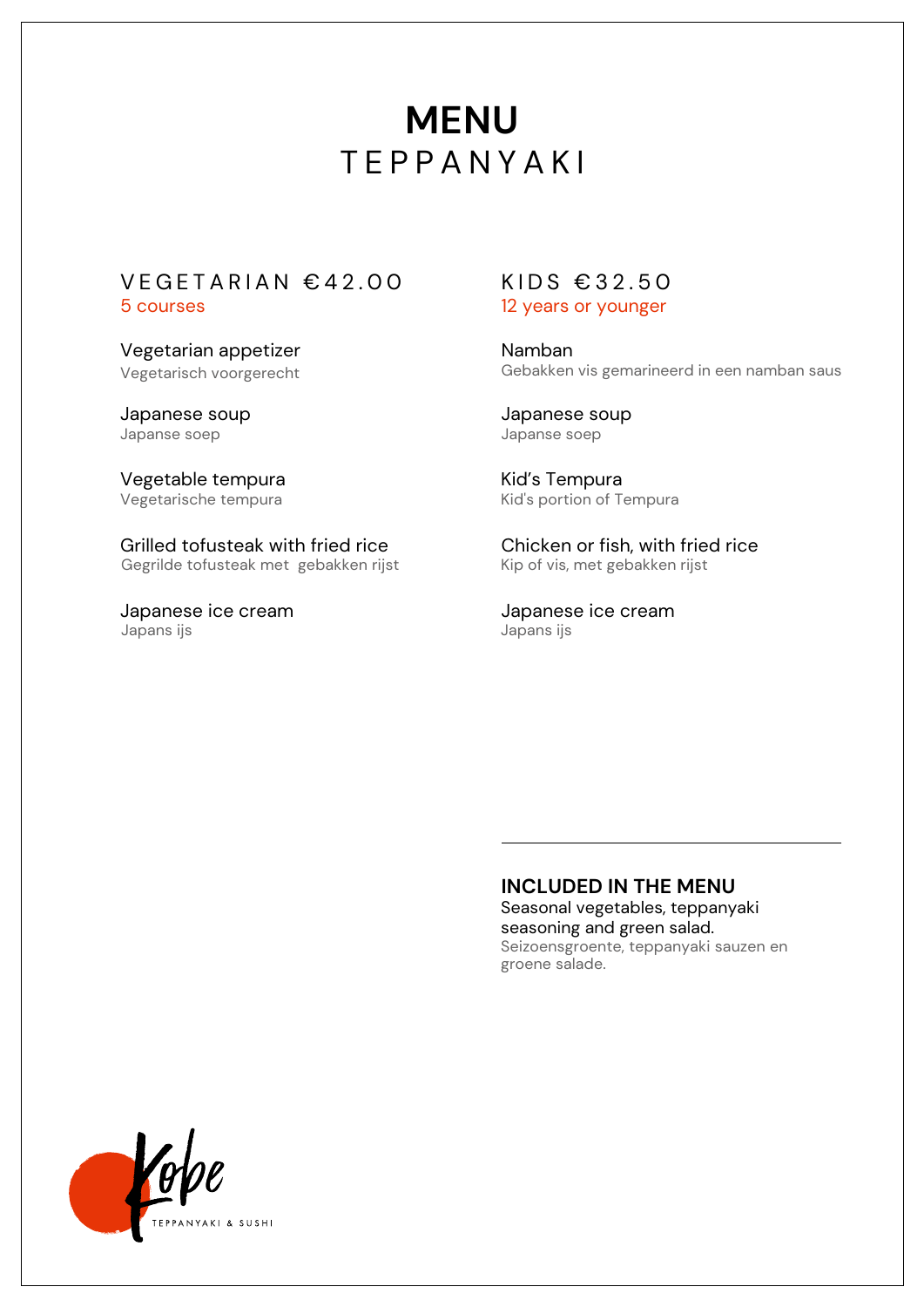# À LA CARTE **MENU**

## **A P P E T I Z E R S**

Voorgerechten

Namban €8.00 Fried fish marinated in a Namban sauce Gebakken vis gemarineerd in een namban saus

Three kind of appetizers €12.00 Drie kleine voorgerechtjes van de chef

Gyoza €9.50 Japanse gebakken dumplings

### Japanse tempura **J A P A N E S E T E M P U R A**

Vegetable tempura €16.00 Verschillende soorten groente tempura

Shrimp tempura €22.00 Vijf gefrituurde garnalen

Assorted tempura €24.50 Verschillende soorten tempura

#### Bijgerechten  $S$  **IDE** DISHES

Steamed rice €3.75 Gestoomde witte rijst

Fried rice €6.25 Gebakken rijst

Japanese soup €3.75 Japanse soup

Green salad €3.25 Groene salade

Grilled Vegetables €8.75 Gegrilde groentes

### Hoofdgerechten **A L A C A R T E D I S H E S**

Grilled Tofu steak €17.50 Gegrilde Tofu steak

Chicken Thigh €20.25 Malse Kippendij

Catch of the Day €23.50 Vis van het seizoen

Grilled Scallops €25.50 Gegrilde St. Jacobs schelpen

Tenderloin steak €28.25 Gegrilde Ossenhaas

Shrimps €28.25 Gegrilde Garnalen

1/2 Lobster €36.00 Halve kreeft, gegrild

*All main courses are served with grilled vegetables / Alle hoofdgerechten worden geserveerd met gegrilde seizoensgroente*

#### Nagerecht **D E S S E R T S**

Japanese ice cream €3.25 Japans ijs

Dessert of the day €6.95 Nagerecht van de dag

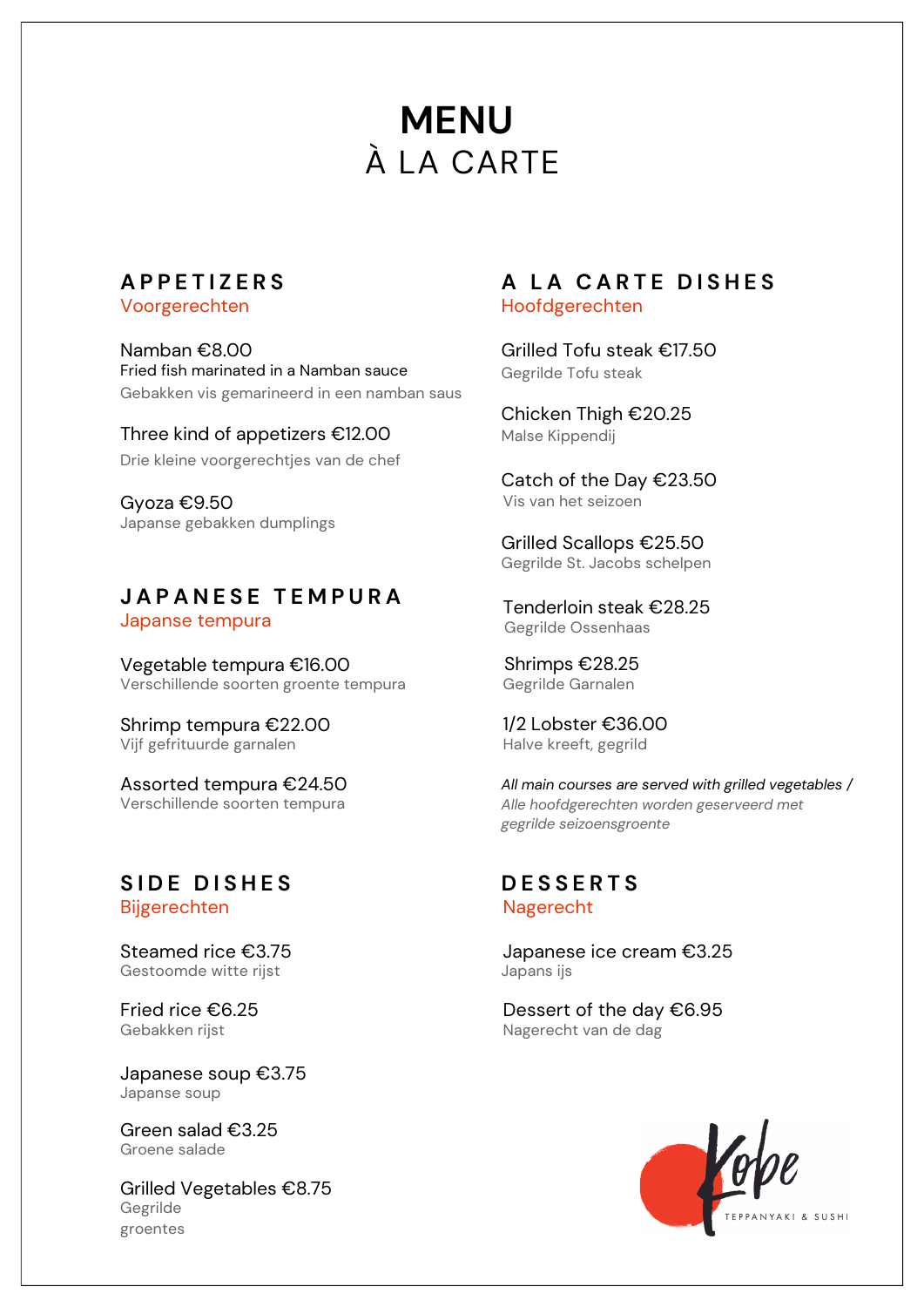# **MENU** DRINKS

## **S O F T D R I N K S**

| Coca Cola, Cola Zero        | €2.75 |
|-----------------------------|-------|
| Fanta, Sprite, Cassis       | €2.75 |
| <b>Bitter Lemon, Tonic</b>  | €2.75 |
| Minute Made, Apple, Orange  | €2.75 |
| Naturfrisk Ginger ale (Bio) | €3.50 |

## **T A B L E W A T E R**

| Acqua Panna 750ml    | €5.50 |
|----------------------|-------|
| San Pellegrino 750ml | €5.50 |

## **A P E R I T I F S & S P R I T Z**

| Martini Bianco, Rosso    | €5.50         |
|--------------------------|---------------|
| Campari                  | €5.50         |
| Ruby Port, Tawny Port    | €5.50         |
| Pernod, Ricard, Sambucca | €6.00         |
| Campari Spritz           | €8.50         |
| <b>Aperol Spritz</b>     | €8.50         |
| Limoncello Spritz        | €8.50         |
| <b>Yuzu Spritz</b>       | €7.50         |
| Kir, Kir Royal           | €6.50 / €7.50 |
| Prossecco (No alcohol)   | €4.50         |
|                          |               |

## **M O C K T A I L S € 5 . 5 0**

Shirley Tempel *Grenadine - ginger ale - cherries*

Hugo *Elderflower - lime - mint*

Sunset *Grenadine - orange - sprite*

## **B E E R S**

| Brand, Heineken       | €3.50 |
|-----------------------|-------|
| Asahi, Sapporo, Kirin | €5.50 |
| Heineken 0.0%         | €3.50 |

## **C O C K T A I L S € 1 0 . 5 0**

*"*KOBE" Yuzu Martini *Yuzu - Vodka - Lycee*

Passionfruit Mojito *Passionfruit - Rum - Mint*

Raspberry Gimlit *Raspberry - Gin - Lime*

Espresso Martini *Vodka - Tia Maria - Espresso*

Matcha Martini *Gin - Tia Maria - Matcha*

# **G I N & T O N I C**

| Gordon's 0.0% Gin & Tonic<br>Rosemary & Cherries | €5.50  |
|--------------------------------------------------|--------|
| Gordon's Gin & Tonic<br>Lime & Mint              | €9.50  |
| Gin Mare & Tonic<br>Rosemary, Basil & Lemon      | €11.00 |
| Copperhead & Tonic<br>Orange & Mint              | €11.00 |
| Roku (Japan)<br>Ginger & Rosemary                | €11.00 |